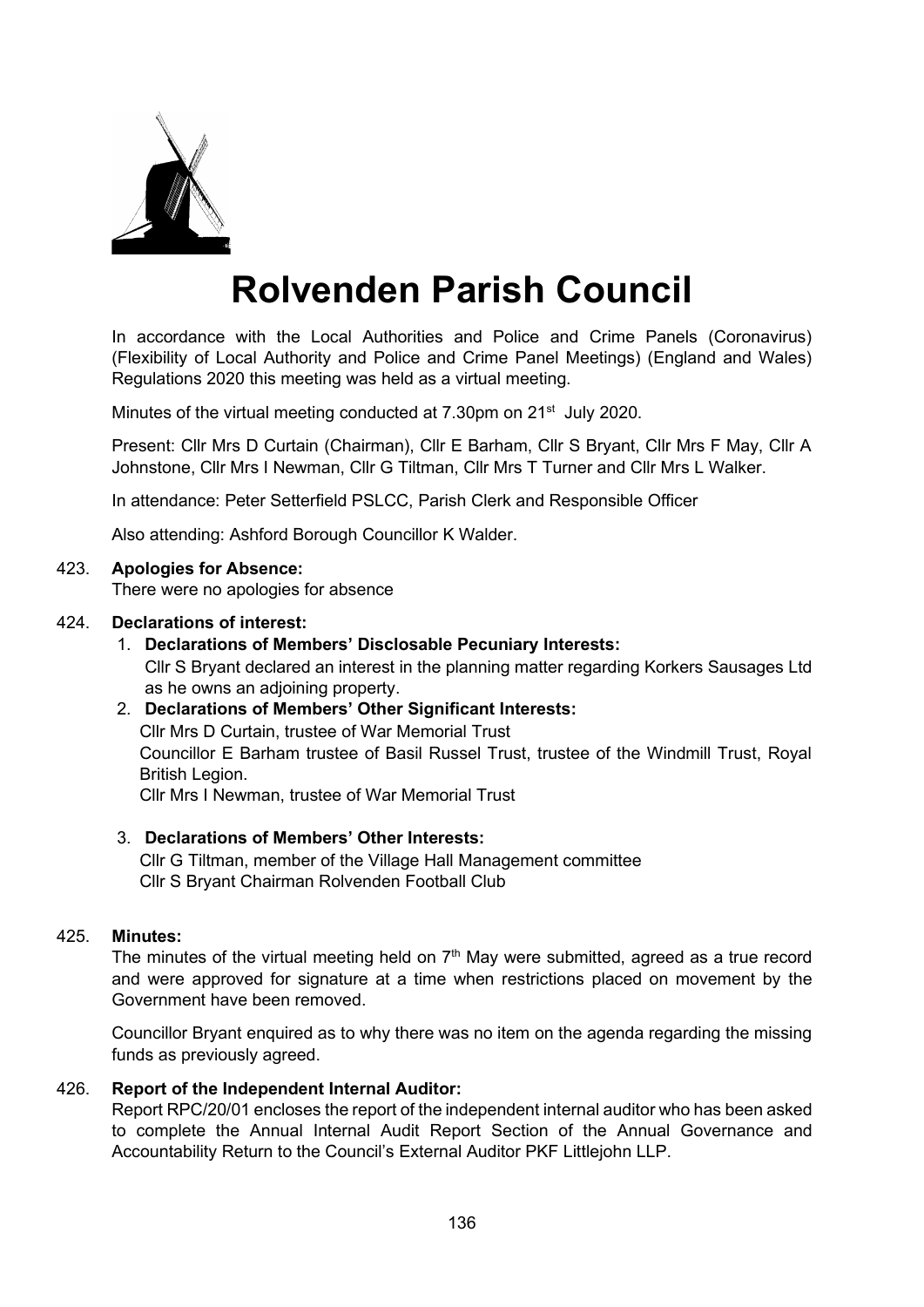Councillor Curtain highlighted the Auditor's comment regarding the lack of Corporate Plan and the apparent lack of progress on Neighbourhood Plan policies.

Councillor Barham queried the fact that the Auditor had looked at other matters than the accounts. Councillor Curtain responded that the audit also covers administration as well as accounts.

## **Resolved:**

- **1. To receive and note Report RPC/20/01**
- **2. To receive and endorse the report of the Independent Internal Auditor**

## 427. **Report on General Risk Assessment:**

Report RPC/20/02 encloses the General Risk Assessment prepared as part of the end of year procedures prior to the internal audit being carried out.

The areas highlighted as needing attention will come before Council over the coming months.

#### **Resolved:**

## **1. To receive and note Report RPC/20/02**

**2. To receive and note the content of the General Risk Assessment.**

#### 428. **Report on Internal Control:**

Report RPC/20/03 details the statement on Internal Control to support the Annual Governance Statement required as part of the Annual Governance and Accountability Return for the year ended 31 March 2020.

#### **Resolved:**

- **1. To receive and note Report RPC/20/03**
- **2. To approve and endorse the Statement on Internal Control for the year ended 31 March 2020**
- **3. To authorise the Chairman of the Parish Council to sign the statement of Internal Control for the year ended 31 March 2020**
- **4. To respond "Yes" in boxes 1 to 8 of the Annual Governance Statement at Section 1 of the Annual Return subject to the adoption of Report RPC/20/03 which relates specifically to Box 6**
- **5. To authorise the Chairman of the Parish Council to sign the Annual Governance Statement.**

#### 429. **Report on Statement of Accounts:**

Report RPC/20/04 attaches the Statement of Accounts for 2019/20.

Councillor Barham queried the fact that the Rolvenden Rocket float was included in Box 6, it was explained that the sum was paid to Councillor Tiltman's bank account by bacs and therefore there were no actual funds for the auditor to verify and taken as the sum was paid away.

#### **Resolved by majority: For 6, against 2, abstentions 1.**

- **1. To receive and note Report RPC/20/04**
- **2. To approve and endorse the Annual Governance Statement at Section 2 of the Annual Return for the year ended 31 March 2020**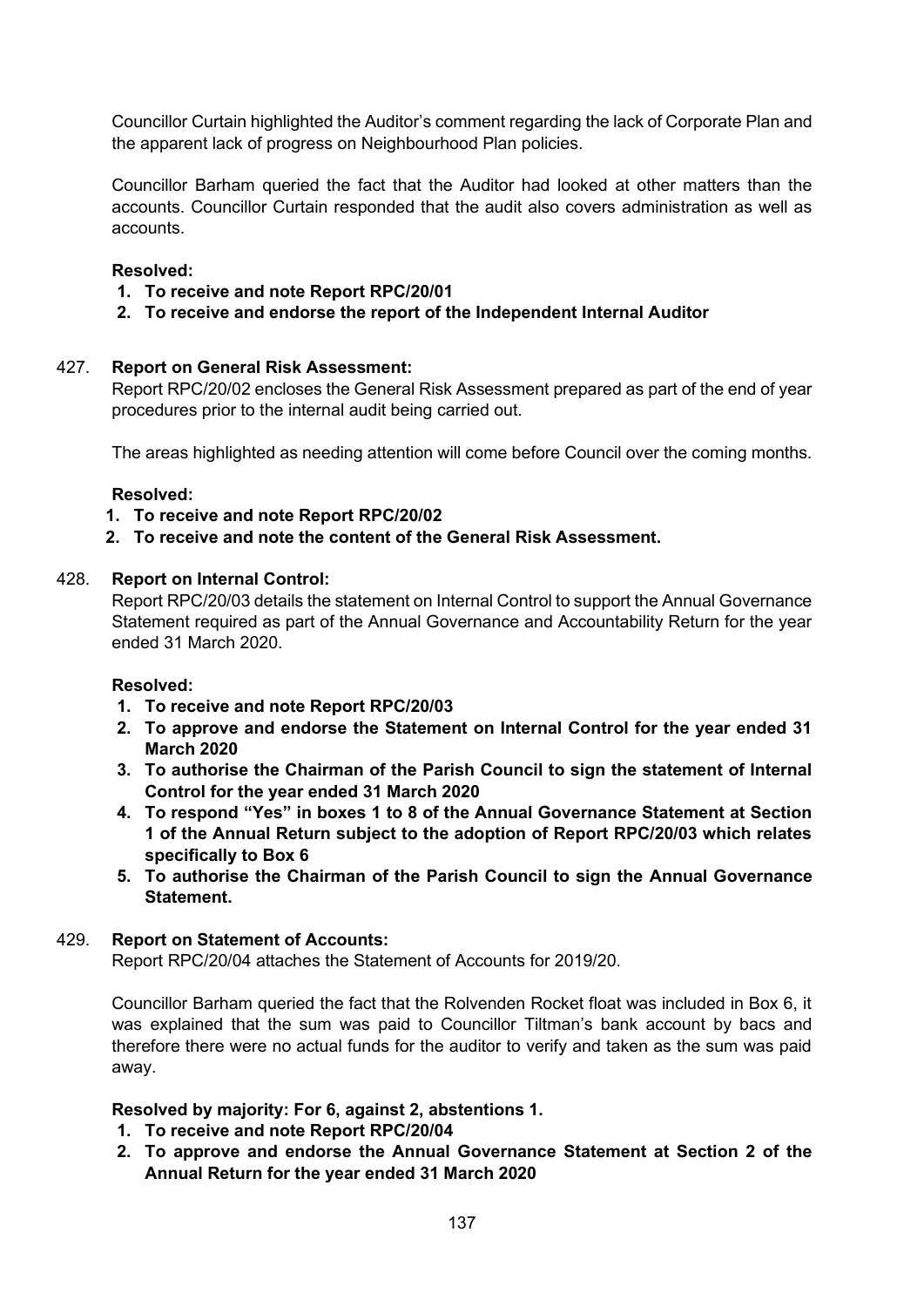## **3. To authorise the Chairman of the Parish Council to sign the Accounts contained within the Annual Return for 2019/20 and the Annual Governance Statement.**

## 430. **Rolvenden Rocket:**

Councillor Curtain reported that as a consequence of the Coronavirus Pandemic the Borough Council had decided that it could no longer fund the project and advised of the immediate withdrawal of the minibus. However as there were already committed bookings for KCC and also deliveries until 1<sup>st</sup> August, it was agreed that the Borough Council would continue to fund the minibus until then.

Councillor Tiltman added that he was disappointed with the lack of support from the village for the Rocket and that it had been hard work to maintain the momentum required to make the scheme the success it was before the lockdown. It would be extremely difficult to make the scheme work post pandemic and agreed that it was right to terminate. Arrangements are being made with the Tenterden Hub to cover the bookings from local clubs.

A vote of thanks was given to Cllr Tiltman and the team of drivers for all of their efforts.

## **Resolved to pay the invoice in the sum of £2,695.20 in respect of the lease to Ashford Borough Council.**

#### 431. **Planning matters:**

1. **Planning application 20/00822/AS - Land West of Hodee, Frensham Road, Rolvenden: -** Variation of condition 1 of 19/00455/AS (Reserved matters application for details of access, appearance, landscaping, layout and scale for the erection of one detached bungalow in pursuant to Outline Planning permission 18/00545/AS) to replace drawing number 17.879.01D with new drawing number 17.879.01l to provide an enclosed porch to front elevation and set dwelling back to accommodate redesign of roof, change of brick to Flemish Antique and internal reconfiguration of room layouts.

It was noted that residents had expressed concerns to the Parish Council over the proposals.

## **Resolved: To object to the application on the grounds that the revised drawings reduce the already inadequate garden space and that the roof height is not in keeping with the street scene impacting negatively on the visual appearance.**

Councillor Bryant declared an interest in the next item and although remaining present in the meeting did not take part in the discussion

> 2. **Planning application 20/00820/AS - Korkers Sausages Ltd, High Street, Rolvenden: -** Proposed demolition of existing flat roofed side extension on the west elevation together with removal of 3No. refrigeration units from the yard area and erection of an extension providing storage and freezer facilities.

Councillor Barham commented that the height of the wall against the neighbouring properties would overshadow, and it would be better suited if the factory moved to Copfield.

**Resolved: The Parish Council wish to support local businesses and support the application subject to conditions being applied, namely 1. That the removal of the refrigeration units will free up parking spaces which should be used by the owners and**